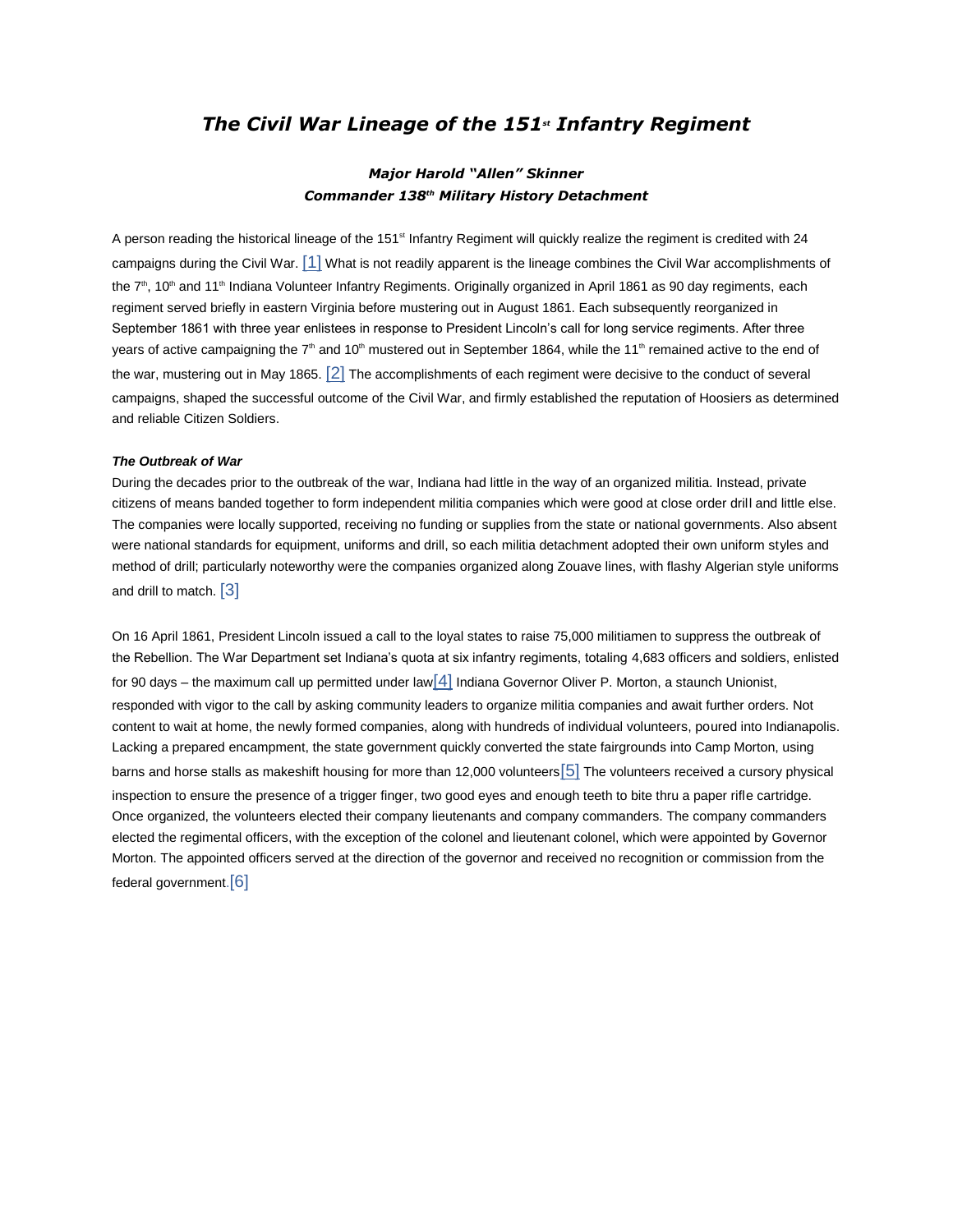

Ltc. Mahlon D. Manson 10th Indiana

To manage the mobilization, Morton appointed Lewis Wallace, a Crawfordsville lawyer and Mexican War veteran as the Adjutant General. Wallace was a good pick for Adjutant General; besides his wartime service as an Infantry lieutenant, Wallace had privately organized a militia company in Crawfordsville plus a platoon of cadets from nearby Wabash College. Despite a severe shortage of arms, uniforms and equipment, Wallace successfully organized six regiments which were mustered into federal service on 25 April 1861. In remembrance of the  $1<sup>st</sup>$  thru  $5<sup>th</sup>$  Indiana regiments organized during the Mexican War, the new regiments were numbered the  $6<sup>th</sup>$  thru 11<sup>th</sup> Indiana Volunteer Infantry regiments[\[7\]](#page-9-0)

Wallace took advantage of his position as Adjutant General to form the 11<sup>th</sup> Indiana from the cream of the prewar militia companies, so despite having started last the 11<sup>th</sup> Indiana was the first regiment to completely organize.<sup>[\[8\]](#page-9-0)</sup> Wallace adopted Zouave drill methods for the regiment, and outfitted the soldiers in specially designed Zouave uniforms of gray trimmed in red.<sup>[\[9\]](#page-9-0)</sup> Wallace then successfully petitioned Governor Morton for command of the regiment. On 8 May 1861, Wallace and his regiment marched down Washington Street to the steps of the state house, where he received a set of hand sewn regimental and

national colors from the ladies of Indianapolis. The 11<sup>th</sup> Indiana left Indianapolis the next day, en route to Evansville to garrison the port and block smuggling between Indiana and "neutral" Kentucky.[\[10\]](#page-9-1)

The  $7<sup>th</sup>$  Indiana was organized with companies formed mostly from Dearborn, Decatur, H endricks, Shelby, Johnson and Morgan counties. Governor Morton appointed Ebenezer Dumont of Vevay, another Mexican War veteran, as the regimental commander. The  $7<sup>th</sup>$  remained at Camp Morton to drill and organize until 29 May when it departed to western Virginia as part of the buildup in the east.[\[11\]](#page-9-1)

The 10<sup>th</sup> Indiana was organized with militia companies and men from the Lafayette, Greencastle and Lebanon areas. The 10<sup>th</sup> remained in Indianapolis until 19 June when it departed for Virginia under the command of Colonel Mahlon D. Manson. Manson, a druggist from Crawfordsville, was also a Mexican War veteran, having served with the  $5<sup>th</sup>$  Indiana as a Captain. [\[12\]](#page-9-1)

## *90 Day Wonders in Virginia*

The  $7<sup>th</sup>$  and 10<sup>th</sup> Indiana regiments were sent to western Virginia in to secure the vital railroad linking Maryland with the Northwest, and to protect the strongly pro-Union mountain country from Rebel depredations. The 7<sup>th</sup> Indiana fought in the first skirmish of the war at Philippi, Virginia, with the regiment providing the



Colonel Ebenezer Dumont 7th Indiana

advanced guard for a Union attack to clear the Rebel garrison. At dawn on 3 June, Hoosier skirmishers engaged Rebel pickets, and in short order drove the disorganized enemy from the town.[\[13\]](#page-9-1) Compared to battles later in the war, Philippi was a minor skirmish – derisively termed "The Philippi Races" due to the hasty Rebel retreat – but with major strategic benefits to the Union cause. After the battle, pro-Unionist Virginians felt confident enough in the Union cause to convene the Wheeling Convention, which nullified the Virginia Secession and installed a pro-Union government. [\[14\]](#page-9-1)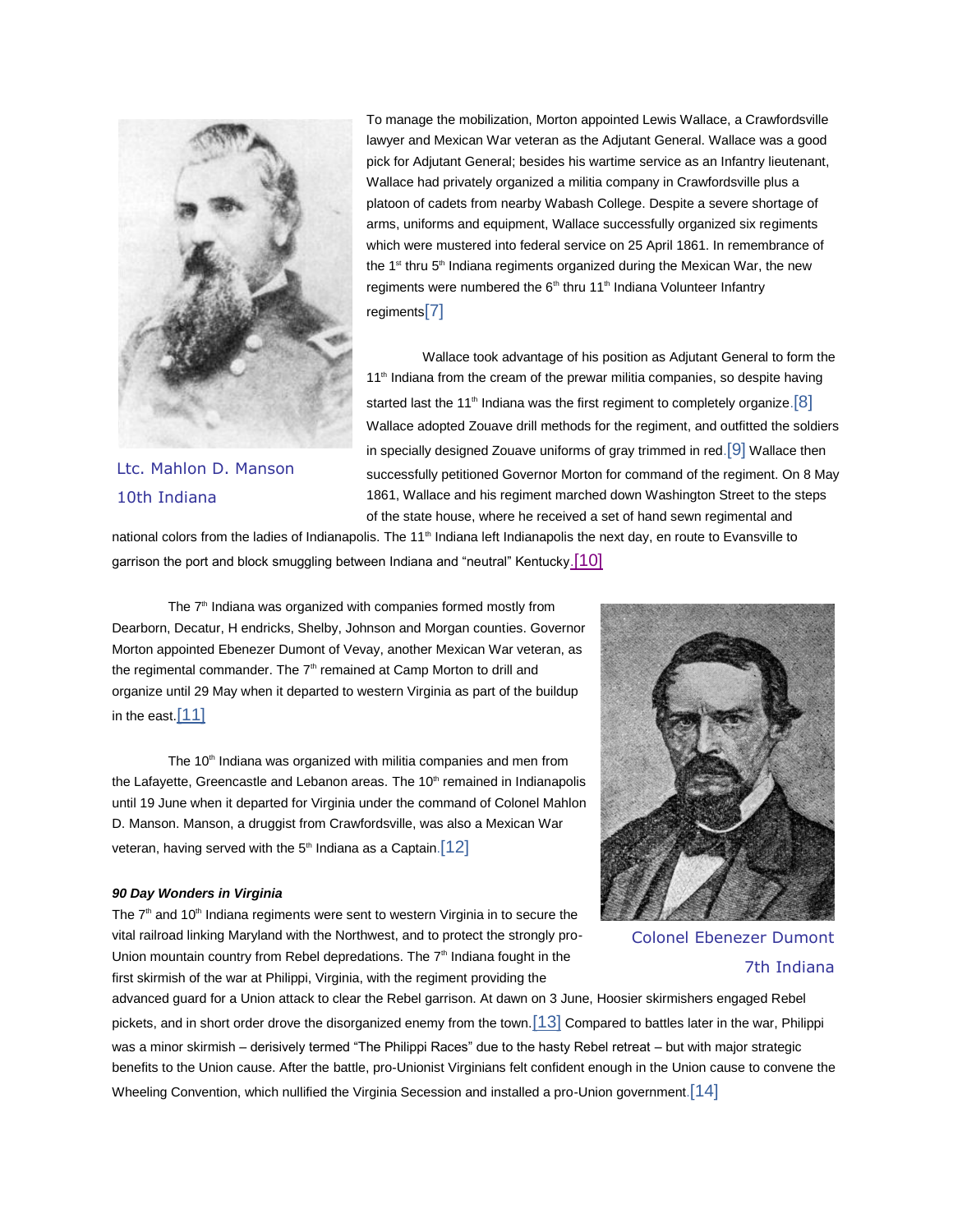Arriving later in Virginia than the  $7<sup>th</sup>$  Indiana, the 10<sup>th</sup> Indiana participated in the final stages of the campaign to secure the western portion of the state. Organized as part of Rosecrans' brigade, the 10<sup>th</sup> Indiana received orders in early July to prepare an assault on a Rebel fort blocking the Staunton-Parkersburg Turnpike. After a pre-dawn march on 11 July, the 10<sup>th</sup> Indiana drove in the Rebel pickets, and conducted a bayonet assault to capture the fort along with several cannons.<sup>[\[15\]](#page-9-1)</sup> The 10<sup>th</sup> Indiana's victory helped tighten the Federal grip on western Virginia and the vital Baltimore and Ohio railroad.  $[16]$ 



After their frustrating diversion to Evansville, the 11<sup>th</sup> Indiana arrived in Maryland on 9 June 1861 to help secure the Baltimore and Ohio railroad. Instead of passively manning a garrison camp, Colonel Wallace determined that an attack was the best form of defense. He organized an assault column to wipe out a Rebel encampment near Romney, Virginia, which he attacked on the morning of 14 June. Wallace's attack caught the enemy by surprise, forcing the Rebels to retreat and to abandon large quantities of supplies and equipment. Wallace gained fame from the skirmish; not only for his daring but for the impressive fortysix mile march his regiment made in less than a day to conduct the attack.  $[17]$ 

## *Enlisted for Three Years or the War's Duration*

Following the western Virginia campaigns, the three Hoosier regiments returned home to parades, speeches and receptions, and were mustered out of federal service. Even as the regiments were in Virginia, President Lincoln issued a call for the formation of three-year regiments. Regimental officers successfully encouraged their soldiers to reenlist; by mid-September all three regiments had reorganized for Federal service under the same regimental commanders and with most of the same soldiers. $[18]$  After their mustering, the three regiments served

Gen. Lew Wallace

in different theaters, so the remainder of this article will cover the experiences of each regiment separately.

# *The 7th Indiana*

## *Return to Virginia*

The  $7<sup>th</sup>$  returned to the East, where it would remain until mustered out in 1864; the  $7<sup>th</sup>$  was one of only five Indiana regiments which served exclusively east of the Appalachians. [\[19\]](#page-9-1) Soon after arriving in Virginia, the  $7<sup>th</sup>$  fought in the battle of Green Briar on 3 October 1861. Soon after the battle the  $7<sup>th</sup>$  Indiana was attached to the Army of the Potomac where the regiment would experience some of the bloodiest battles in the war. In March 1862 the 7<sup>th</sup> Indiana was assigned to the Federal V Corps operating in the Shenandoah Valley. On 23 March the  $7<sup>th</sup>$  Indiana was on the march towards Kernstown, Virginia to support Federal forces in contact, when it collided with the enemy in a surprise meeting engagement. With its parent brigade, the 7th Indiana deployed into line and fought toe to toe with *Garnett's Brigade,* part of the hard hitting *Stonewall Jackson Division.* After a three hour fight, *Garnett's Brigade* withdrew in confusion, leaving the Federals in possession of the battlefield – the only tactical defeat ever suffered by Thomas "Stonewall" Jackson's troops during the entire war. In repulsing the Rebels, the Federal army suffered 691 casualties, with the  $7<sup>th</sup>$  Indiana losing 7 killed, 33 wounded, and 9 missing.  $[20]$ After Kernstown, the  $7<sup>th</sup>$  Indiana remained in the Shenandoah Valley for two months fruitlessly marching and countermarching in response to raids by Jackson's troops.  $[21]$  In June the 7<sup>th</sup> Indiana participated in an attack at Port Republic to block Jackson's access to Washington D.C. In the fight, the Federal troops were outnumbered by Jackson's division, which massed three artillery batteries on a lone Union gun section, driving the support troops to shelter. A squad from the  $7<sup>th</sup>$  Indiana advanced under heavy enemy fire to secure and withdraw the two Union pieces to friendly lines. [\[22\]](#page-9-2) In August the regiment fought at Second Bull Run, losing sixteen men.[\[23\]](#page-9-2) Afterward, the Army of the Potomac marched north in pursuit of Lee's army, eventually fighting the Battle of Antietam, where the  $7<sup>th</sup>$  Indiana lost an additional ten men.  $[24]$  In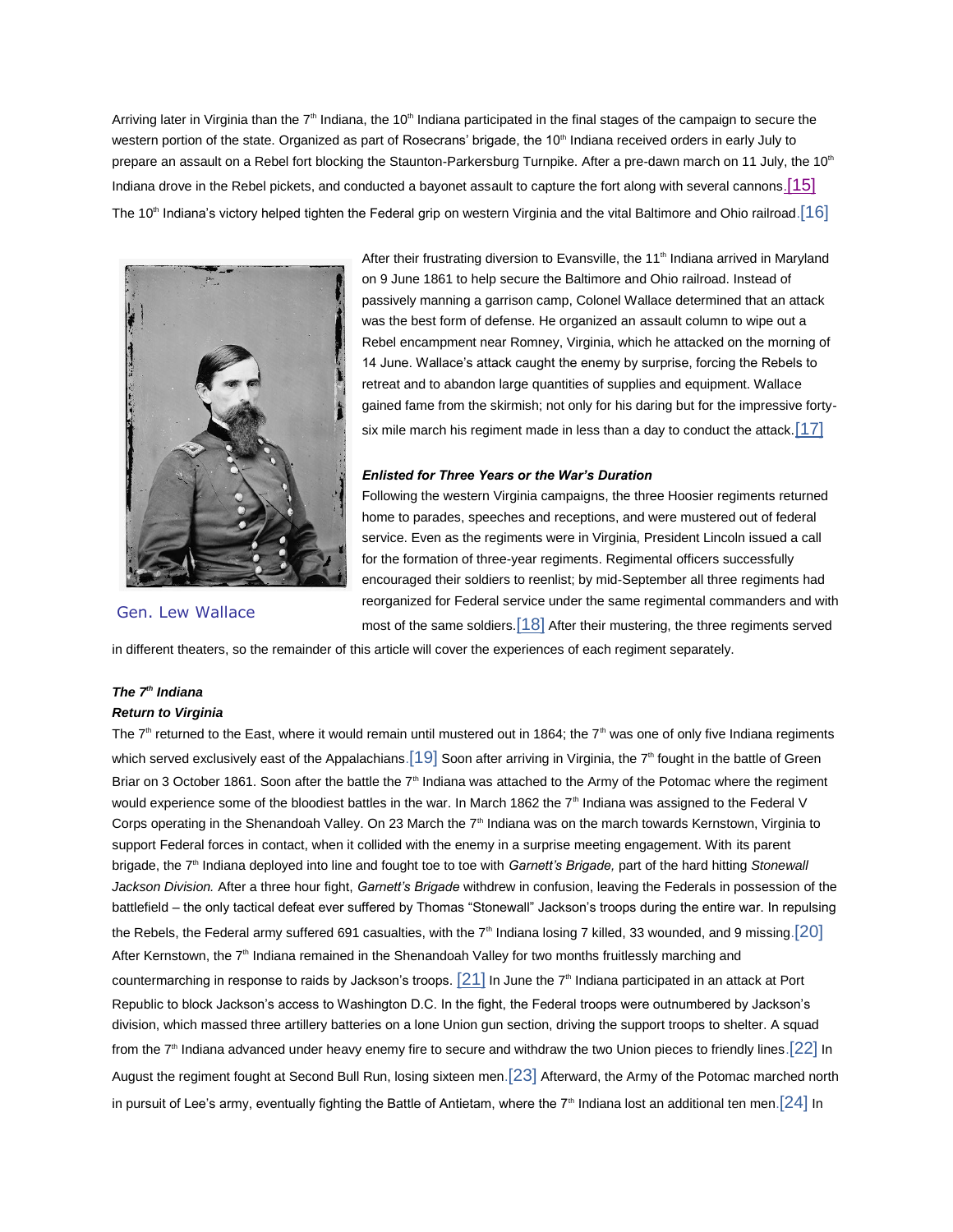December 1862, the 7<sup>th</sup> Indiana briefly participated in General Ambrose Burnside's bungled attack on Fredericksburg, fortunately without suffering casualties.[\[25\]](#page-9-2)

## *1863 –The Year of Decision*

In April 1863, the army resumed the offensive under the command of General Joseph Hooker, who planned to outflank Lee and take Richmond. Instead, Lee boldly outmaneuvered the Federal army at Chancellorsville, smashing the Union flank and forcing the army to flee in disorder from Richmond. The  $7<sup>th</sup>$  Indiana remained in reserve during the battle and saw little action.[\[26\]](#page-9-2) Following Chancellorsville, Lee marched north with the *Army of Northern Virginia* to invade Pennsylvania to gather supplies, and hopefully win international recognition for the Confederacy through a decisive victory. After maneuvering across the Pennsylvania countryside, Rebel infantry seeking supplies collided with Federal cavalry near Gettysburg, Pennsylvania. Once in contact reinforcements from both sides marched to the sound of the guns, which brought on a general engagement neither side had wanted. $[27]$  After the first full day of battle on 1 July, the beaten Federal line withdrew through Gettysburg to take defensive positions along Cemetery Hill. Although not engaged the first day, the  $7<sup>th</sup>$ Indiana occupied a key position atop nearby Culp's Hill and dug in for the evening. The Hoosier's presence prevented the Rebels from taking the hill, which would have unhinged the entire Union position.[\[28\]](#page-9-2) On 2 July, Lee attempted to outflank the Union line, first on the left, then on the right alongside Culp's Hill. In the late afternoon *Ewell's Corps* launched attacks against the Union positions atop the hill, suffering heavy losses in exchange for a tenuous hold on the hill. Fighting resumed at dawn the next morning, with the Rebel army retreating after the failure of Longstreet's attack ("Pickett's Charge") against the Federal center. Despite fighting behind entrenchment atop Culp's Hill, the 7<sup>th</sup> Indiana suffered heavy losses during the battle.[\[29\]](#page-9-2)

## *1864 – Grant versus Lee*

During the early part of 1864 the 7<sup>th</sup> Indiana remained continually in combat while General Ulysses S. Grant, now in overall command of the Union army, strove to destroy the *Army of Northern Virginia* in a series of horrific battles: The Wilderness, Laurel Hill and Spotsylvania, Bethesda Church and Cold Harbor. In May 1864, Private John N. Opel, from Decatur County, earned the Medal of Honor during the fighting in the Wilderness by single handedly capturing the colors of the *50th Virginia Infantry Regiment*.<sup>[\[30\]](#page-9-2)</sup> During the siege of Petersburg, the 7<sup>th</sup> Indiana spent the summer performing skirmishing, raids and sniping in the entrenchments surrounding Petersburg up to the end of their term of service in September. In some instances, the skirmishes turned costly. The  $7<sup>th</sup>$  Indiana fought in the minor battle of North Anna from 23-27 May, losing 8 dead with 31 wounded.<sup>[\[31\]](#page-10-0)</sup> In September a large number of expired soldiers returned home to Indiana, with the remainder of the regiment (a mix of late volunteers and draftees) amalgamated with the 19<sup>th</sup> Indiana.<sup>[\[32\]](#page-10-0)</sup> During three years of campaigning, the  $7<sup>th</sup>$  Indiana lost approximately 9% of their total strength to combat deaths. [\[33\]](#page-10-0) In total the  $7<sup>th</sup>$  Indiana lost eight officers and 108 soldiers from combat deaths, with two officers and 111 enlisted men dying from disease or non-battle causes – a total of 229 casualties.[\[34\]](#page-10-0)

# *The 10th Indiana in the Middle West*

## *Logan's Crossroads*

After leaving Indiana, the 10<sup>th</sup> Indiana marched to Louisville to join the Union forces garrisoning Kentucky. In January 1862, a Rebel column, commanded by General Felix Zollicoffer, advanced into Kentucky and blocked the important Cumberland Gap. Brigadier General George H. Thomas was given orders to attack the Rebel force and clear the strategically important Gap. Thomas' division, with the attached 10<sup>th</sup> Indiana, marched thru a winter rain storm to Logan's Crossroads, Tennessee in order to combine with another Union brigade before attacking Zollicoffer. The Confederate commander of Eastern Tennessee, General George Crittenden, detected the Union movements and ordered Zollicoffier to attack before Thomas could consolidate his forces. Unbeknownst to Zollicoffer, Thomas had already consolidated his brigades the night before the Rebel attack. The Rebels attacked at dawn on 19 January, and after some initial success Zollicoffer was shot down, and his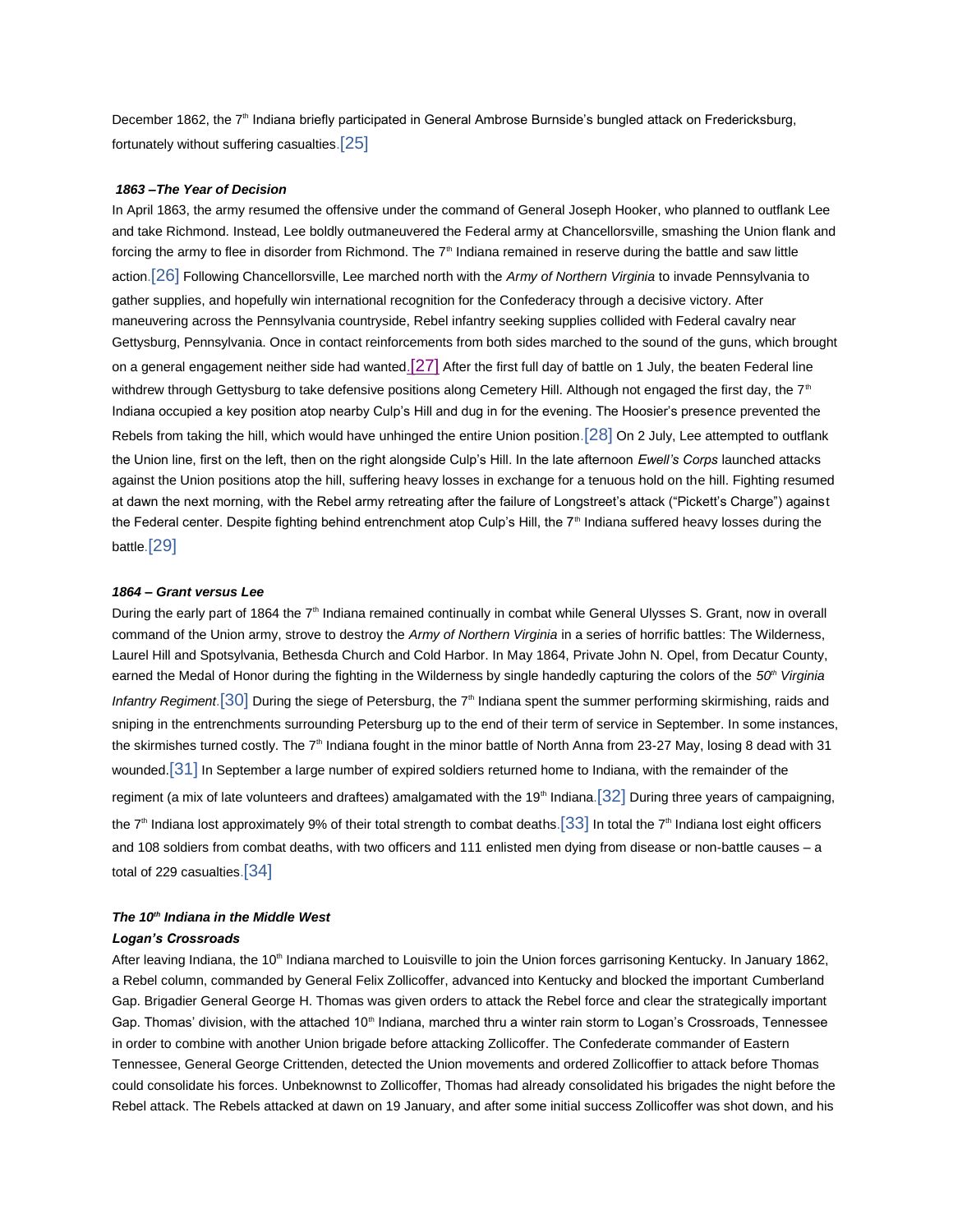demoralized army retreated in disorder. The Rebels withdrew from the Cumberland Gap which opened up Tennessee to Union invasion from Kentucky; more importantly Logan's Crossroads was the first significant Union victory in the Civil War.  $[35]$  The 10<sup>th</sup> Indiana figured prominently during the battle, standing their ground against a Rebel infantry brigade, "thereby earning an enviable reputation for gallantry, the Regiment at one time saving the day by its firm resistance of a desperate charge by Zollicoffer's forces."[\[36\]](#page-10-0)

## *Shiloh and Corinth*

In March 1862, the regiment joined General Don C. Buell's Army of the Ohio, which then marched to western Tennessee to join the Army of the Tennessee, commanded by General Ulysses S. Grant. Once consolidated, Grant's army had orders to advance and capture the critical railroad junction at Corinth Mississippi. Forewarned, the Rebels attacked Grant's unprepared command on 6 April 1862 near Shiloh Church, inflicting heavy losses and nearly pushing the Federal troops into the river. Buell's army arrived at Pittsburg Landing in time to reinforce Grant's army, which counterattacked the next day and drove the Rebels from the battlefield.[\[37\]](#page-10-0) After Shiloh, the combined Federal army slowly marched on Corinth, eventually ringing the city with siege works. Greatly outnumbered, the Rebels evacuated Corinth and withdrew deeper into Mississippi. From Shiloh to Corinth, the 10<sup>th</sup> Indiana saw little combat but the soldiers spent countless hours digging trenches and cutting wood to corduroy roads, all in the oppressive Mississippi heat.<sup>[\[38\]](#page-10-0)</sup>

## *Perryville*

After returning to Nashville, the 10<sup>th</sup> Indiana participated in the abortive attempt to seize Chattanooga, which Buell halted in reaction to a Rebel invasion of Kentucky in September 1862. The Rebel commander, General Braxton Bragg, planned to occupy Kentucky, install a pro-Confederacy government, and recruit from the state's manpower pool. Buell, by several days of forced marches was able to consolidate his forces near Perryville, Kentucky. On the night of 8 October, skirmishers from the 10<sup>th</sup> Indiana were ordered out to reconnoiter the enemy lines, and then secure a small creek as a water source for the thirsty Federal soldiers. The Hoosier skirmishers briefly exchanged fire with the Rebel pickets, before withdrawing to report the creek was not held by the Confederates.  $\left[39\right]$  During the Battle of Perryville on 9 – 10 October, the 10<sup>th</sup> Indiana remained unengaged due to the failure of the corps commander to support the Federal corps in contact with the enemy.[\[40\]](#page-10-1)

#### *Chickamauga*

Following Perryville, the 10<sup>th</sup> Indiana was placed on detached garrison duty and remained in winter quarters until spring of 1863, when it joined Thomas' corps, part of the Army of the Cumberland commanded by General William Rosecrans. In June, Rosecrans' army successfully maneuvered Bragg's army out of Tennessee, capturing the strategically important railroad city of Chattanooga in the process. Flushed with success, Rosecrans grew overconfident and divided his army to pursue the "disorganized" Rebel forces. Far from disorganized, Bragg's army lay in wait near Ringgold Georgia, ready to trap and destroy an isolated Federal column. Bungled Confederate attacks on the 19<sup>th</sup> prompted Rosecrans to halt his advance and form a hasty defensive line astride Chickamauga creek. After his failure, Bragg reorganized his army to launch a consolidated attack on the morning of the 20th. Due to a miscommunication in orders, the Rebels charged into a gap in the defenses, breaking the Federal lines and leaving the road to Chattanooga unguarded. General Thomas, in command of the sole remaining Federal corps, withdrew in good order to Horseshoe Ridge, where he built a hasty delaying defense. Thomas' battered troops stayed until dark, fighting off uncoordinated Confederate attempts to cut off the rest of the Federal army. After dark, Thomas withdrew from the field, forming the rear guard of the shattered Army of the Cumberland as it retreated into Chattanooga.[\[41\]](#page-10-1)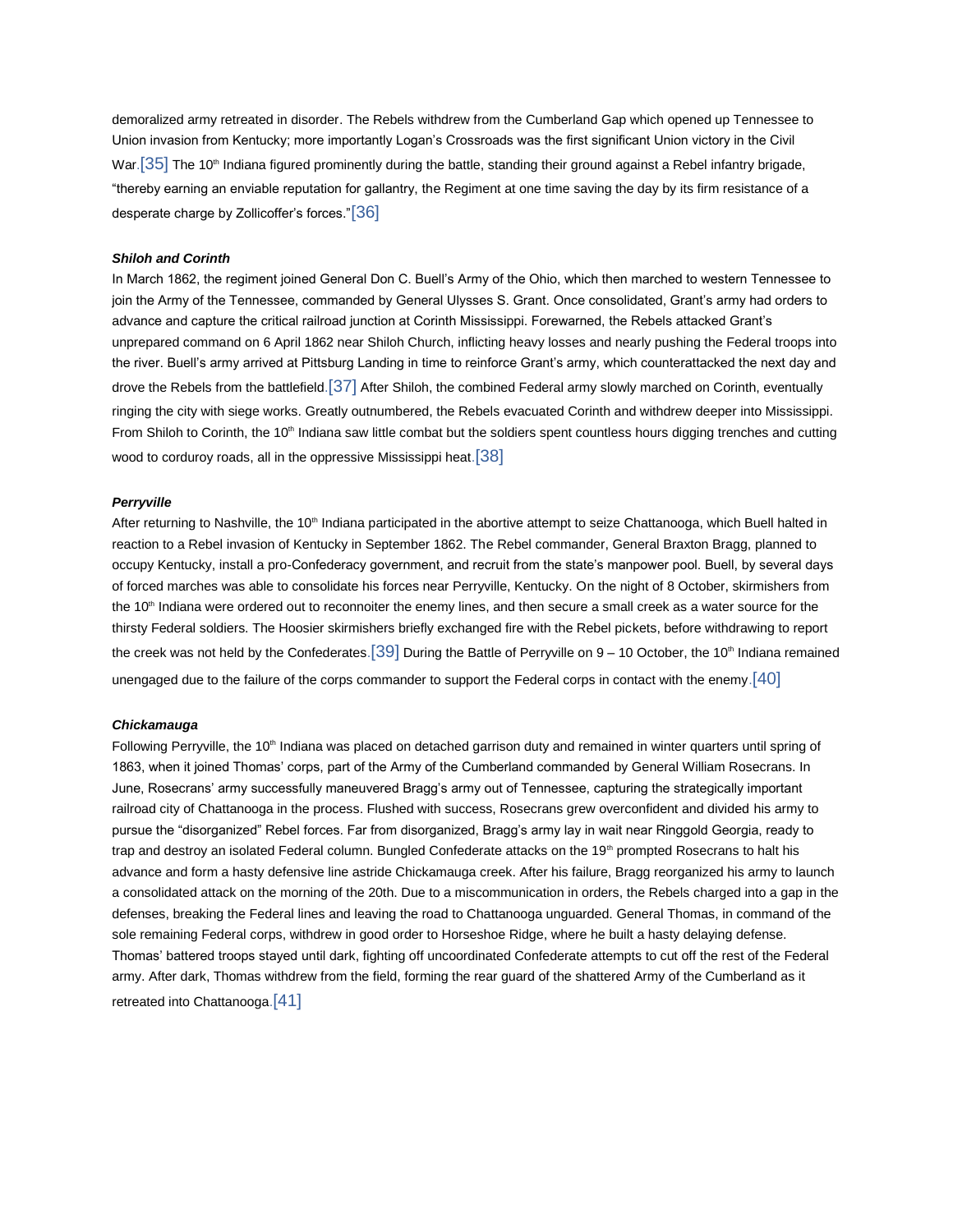The  $10<sup>th</sup>$  Indiana was in the thick of the Chickamauga fight from the beginning as part of Croxton's brigade, Brannan's division, Thomas' corps. Before the outbreak of the battle, Thomas' corps made a nighttime forced march lit by burning fence rails in time to extend the left wing of the Union army and to protect the supply lines back to Chattanooga. Upon arrival at the Kelly House, General Brannan sent Croxton's Brigade to eliminate a supposed isolated Rebel brigade. Instead of a single brigade, Croxton's men ran into two Rebel divisions, reinforced with General Nathan Bedford Forrest's cavalry, near Jay's Mill – which were also advancing in an attempt to turn the Federal flank. Despite the disparity in numbers, Croxton's men fought alone and unsupported for almost an hour. During the opening minutes of the engagement the 10<sup>th</sup> Indiana lost the regimental commander, Colonel William B. Carroll who was the first Union field officer to fall in the battle. After Carroll's death, Lieutenant Colonel Marsh B. Taylor took command of the regiment, leading it through the remainder of the battle.  $[42]$  The fighting was so fierce that the 10<sup>th</sup> Indiana ran out of cartridges and had to temporarily withdraw from battle to replenish their cartridge boxes. In the early afternoon, Brannan's Division moved to the vicinity of the Poe house to fend off another Rebel attack, remaining in place until nightfall. The nearness of the Rebels prohibited the building of fires for warmth or cooking food, so the soldiers spent the night on the battlefield cold, hungry and waiting for daylight. At dawn on the 20<sup>th</sup>, Croxton's Brigade moved north of the Poe house, and remained engaged until the Union center collapsed.



Ltc. William B. Carroll 10th Indiana

Afterwards, Brannan fought to hold the northern shoulder of the penetration, and then conducted a fighting withdrawal to the Kelly house which helped to slow the Rebel breakthrough. As the afternoon progressed, the 10th Indiana helped cover the withdrawal from the Kelly house to Snodgrass Hill (part of Horseshoe Ridge). Atop Snodgrass Hill the 10<sup>th</sup> Indiana fought desperately until Thomas' withdrawal around sundown. The 10<sup>th</sup> Indiana's loss rate is a good indication of the intensity of combat at Chickamauga. In two days of combat the regiment lost 24 killed in action, 136 wounded, and six soldiers captured out of 366 soldiers available – a casualty rate over  $43\%$  [\[43\]](#page-10-1)

## *Chattanooga*

After the disaster at Chickamauga, Rosecrans withdrew his forces into Chattanooga and passively allowed the Confederate army to surround the city. Losing patience with the situation in Tennessee, President Lincoln directed Grant to take charge of the newly created Division of the Mississippi. Grant immediately relieved Rosecrans of command of the Army of the Cumberland, replacing him with Thomas. Grant then focused on reopening the supply lines into Chattanooga, and building combat power to decisively defeat Bragg.  $[44]$  After reopening his supply lines, Grant used Sherman's army to try and outflank the Rebel positions ringing Chattanooga. Sherman's attack stalled due to tough fighting put up by *Cleburne's Division*, prompting Grant to order a diversionary attack by the Army of the Cumberland against the Rebel line on Missionary Ridge. Thomas' veterans, still smarting from their rough handling at Chickamauga, exceeded their orders and assaulted up the steep expanse of Missionary Ridge, forcing Bragg to withdraw from Chattanooga for good.

During the battle, the 10<sup>th</sup> Indiana was part of Baird's Division, 14<sup>th</sup> Corps (Palmer). To create an effective diversion, Thomas arrayed most of his army to attack on the Rebel defenses at the base of Missionary Ridge, with Baird's Division providing flank support on the Federal left flank. Thomas' troops started forward, forcing back the Rebel pickets, and taking the first line of Rebel fortifications. There the assault lines halted, but only for a short while; regimental and brigade commanders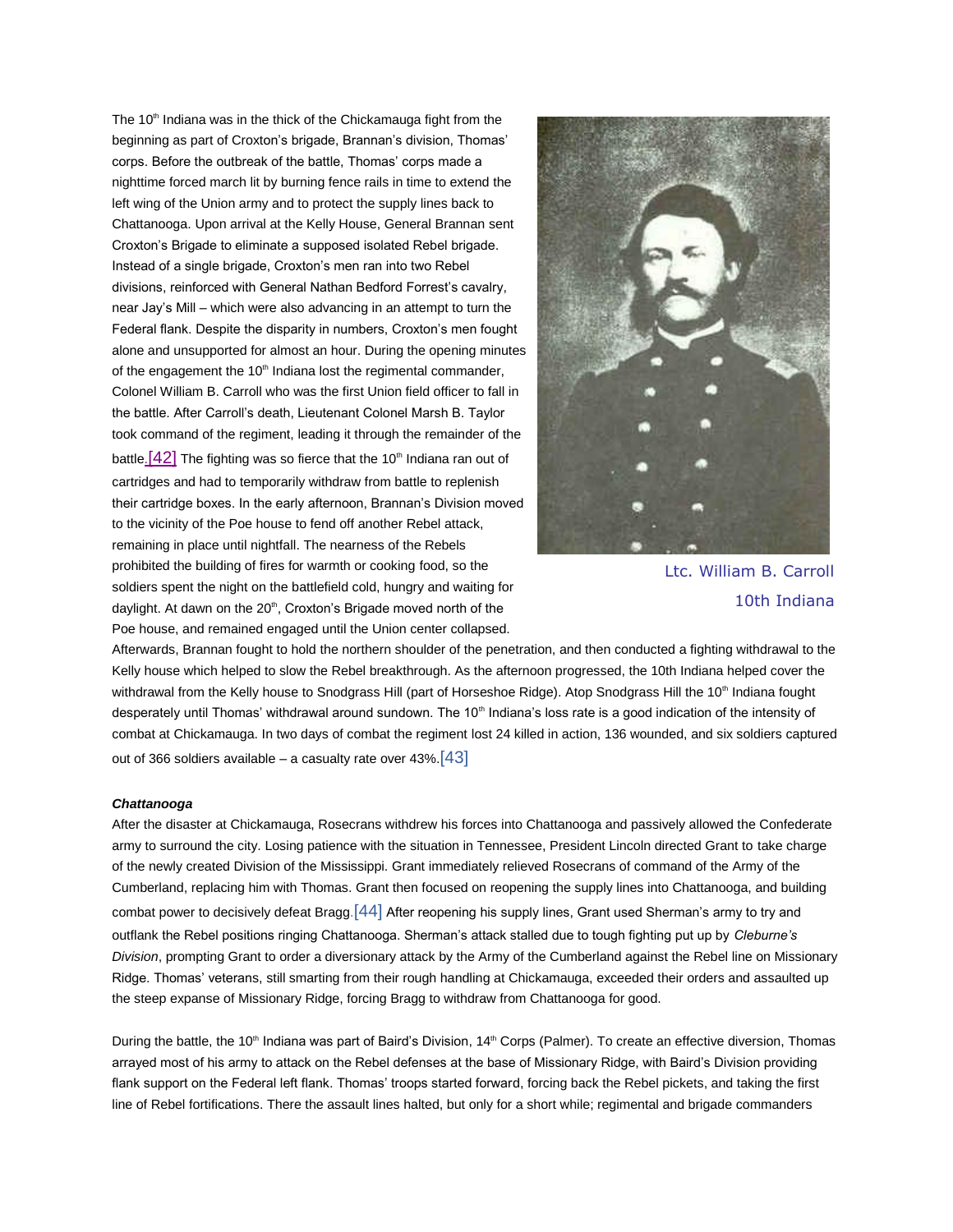quickly realized that their best chance for safety lay in clearing the top of Missionary Ridge. Seizing the initiative, individual regiments advanced, pulling brigades, until Sheridan's and Wood's divisions were on the ascent, with Baird's division still supporting the left flank. The terrain and vegetation canalized the movement, reducing the assault frontage to the width of the color guard with the regiment in column behind. The lead elements of both divisions reached the crest at the same, forcing the Rebel riflemen to flee down the other side of the ridge. Held up by terrain, Baird's division reached the top later in time to break up a Rebel counterattack and finish clearing the ridge. The  $10<sup>th</sup>$  Indiana suffered few casualties in the action due to the collapse of the Rebel defenses.[\[45\]](#page-10-1)

## *The Atlanta Campaign*

Following the end of the Chattanooga campaign, Grant and Sherman used the winter of 1863-4 to prepare for a major campaign into the heart of the Deep South the following spring. While in winter quarters, a portion of the 10<sup>th</sup> Indiana reenlisted on 14 January 1864, earning the status as Veterans.  $[46]$  By June 1864, the 10<sup>th</sup> Indiana (still part of Baird's division) was deeply involved in Sherman's campaign to capture Atlanta, which fell on 2 September 1864. Immediately after the battle, Thomas directed the dissolution of the 10<sup>th</sup> Indiana with the veteranized soldiers transferred to the 58<sup>th</sup> Indiana. [\[47\]](#page-10-1) The remaining (non-reenlisting) soldiers returned to Indiana to muster out on 19 September 1864. [\[48\]](#page-10-1) Of 1270 officers and soldiers originally enlisted in August 1861, the regiment lost 8 officers, 177 enlisted men killed in action, or 15% of the assigned strength.[\[49\]](#page-10-1) The regiment suffered an additional 288 deaths due to disease or non-combat related accidents.[\[50\]](#page-10-2)

## *The 11th Indiana*

## *Kentucky and Western Tennessee*

After reorganizing in Indianapolis, the 11<sup>th</sup> Indiana, with Colonel Lew Wallace still in command, marched to Paducah, Kentucky arriving on 8 September 1861. The 11<sup>th</sup> Indiana was the first Federal regiment to enter the city, which ensured the critical port town remained firmly in the Union camp. Afterwards, Wallace was promoted to Brigadier and placed in division command, with Lieutenant Colonel George McGuiness assuming command of the 11<sup>th</sup> Indiana.<sup>[\[51\]](#page-10-2)</sup> The 11<sup>th</sup> garrisoned Paducah until early February 1862, and then left by river steamer to join General Grant's army campaign to capture Fort Henry, Tennessee.  $[52]$  On the morning of 6'February, the 11<sup>th</sup> Indiana marched across and through several partially frozen creeks to lead the attack on Fort Heinman, part of the Rebel works guarding Fort Henry. Under pressure from the Hoosier skirmishers, who were supported by well-armed gunboats, the Confederate garrisons quickly surrendered.[\[53\]](#page-10-2) The regiment skirmished briefly near Fort Henry, and then marched as part of Grant's movement on Fort Donelson. By sundown on 14 February Grant had effectively isolated Fort Donelson, and after some light skirmishing, the Federals hunkered down for the night. At dawn the Rebel garrison launched a powerful breakout attempt. The 11<sup>th</sup> Indiana took part in the counterattack which penned the garrison in the fort, in the process losing 4 killed and 29 wounded.[\[54\]](#page-10-2)

## *Shiloh and Corinth*

After briefly garrisoning Fort Henry, the 11<sup>th</sup> Indiana moved with Grant's army to Pittsburg Landing. Grant's subordinates failed to fortify their campsites in the vicinity of Shiloh church, which invited a powerful Rebel attack by General Albert Sidney Johnson's Army on April 6th. Wallace's Division was camped near Pittsburg Landing and was not involved in the fight until Grant ordered the division forward as reinforcements. Wallace took the wrong road, allegedly due to poor directions from one of Grant's staff officer, and failed to arrive in time to affect the first day's fight.[\[55\]](#page-10-2) Reinforced after dark, Grant determined to attack at sunup on 7 April 1862. Wallace's division formed on the far right of the Union army, with the 11<sup>th</sup> Indiana forming the extreme right of Wallace's division. At one point, Rebel forces overlapped the division flank, forcing the 11<sup>th</sup> Indiana, along with the 71<sup>st</sup> Ohio, to form a new line at a right angle to the main line to stop the enemy attack. In the thick of the fight, the 11<sup>th</sup> Indiana fought from sunup to sundown without relief, losing 11 killed and 52 wounded.<sup>[\[56\]](#page-10-2)</sup> After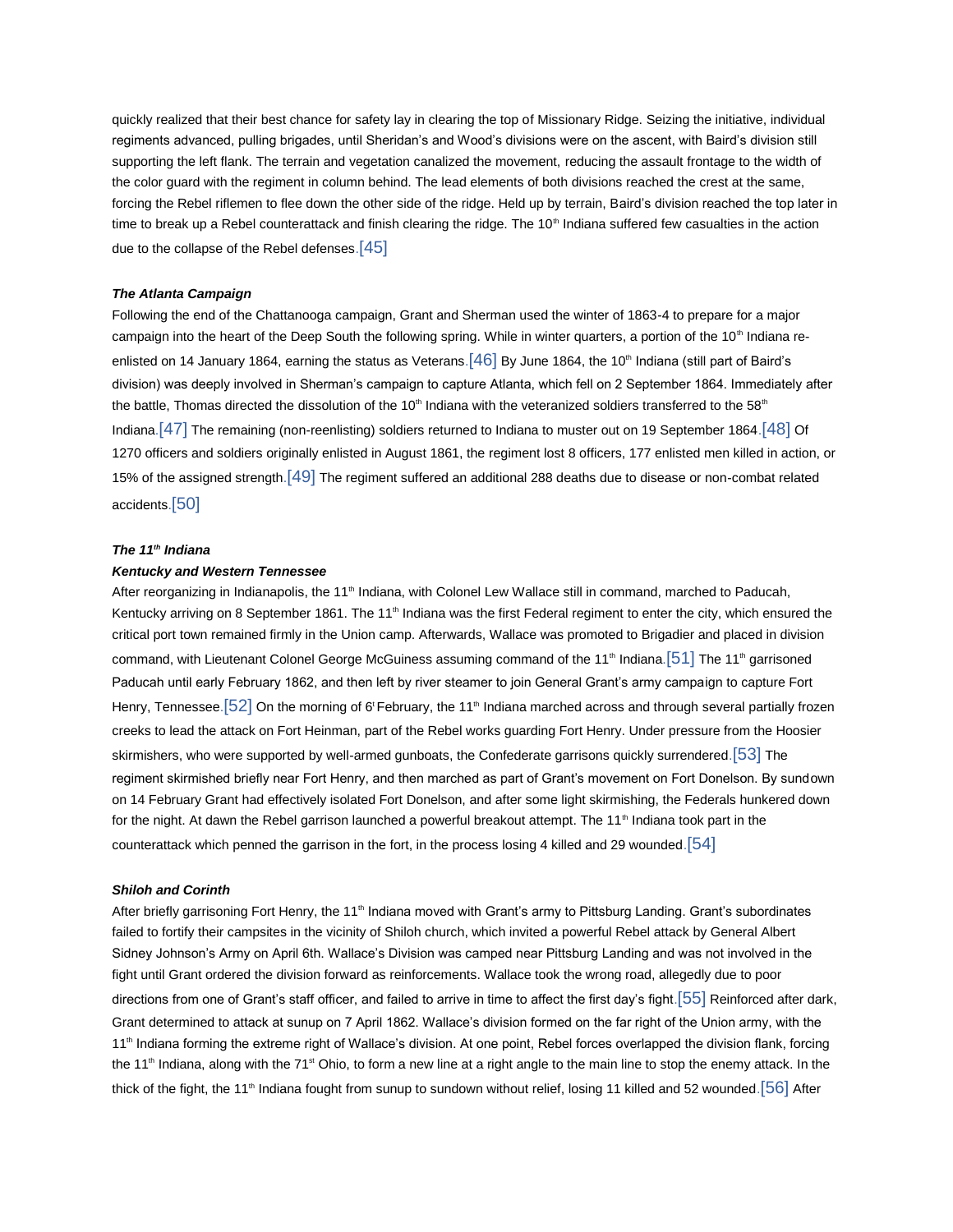the battle, the army reorganized under the command of General Buell, and took part in the glacial advance on Corinth, Mississippi. On 28 May Buell made his move to encircle Corinth; unable to effectively resist the Rebel army destroyed their stores and withdrew before being surrounded.[\[57\]](#page-10-2) After the Rebel evacuation of Corinth, Wallace's division marched to Memphis, arriving on 20 June 1862 after a march of 120 miles.

## *The Campaign for Vicksburg*

After arrival at Memphis, the 11<sup>th</sup> Indiana briefly garrisoned Helena Arkansas. In the fall and winter of 1862, the Regiment engaged in several operations in Mississippi in support of General Grant's campaign against Vicksburg. On 14 April 1863, the 11<sup>th</sup> Indiana joined McGinnis's Brigade, Hovey's Division, McClernand's Corps, part of Grant's army operating near Milliken's Bend. McClernand's Corps captured Grand Gulf, Mississippi, as part of Grant's daring plan to cross the Mississippi downstream, and attack Vicksburg from the rear. Once across the river, the 11<sup>th</sup> fought at the battle of Port Gibson, capturing a Rebel artillery battery in exchange for one death and 24 wounded. After taking Port Gibson, the regiment marched on Vicksburg, living off the land in order to reduce the need for supplies. On 16 April, the 11<sup>th</sup> Indiana was hotly engaged at the Battle of Champion Hills, attacking into the teeth of the Confederate defenses, and capturing a key hilltop along with several Rebel cannons. The regiment fought off several Confederate counterattacks until Union reinforcements arrived to seal the victory. The regiment suffered heavily for their efforts, losing 167 casualties in the battle. [\[58\]](#page-10-2) After Champion Hills, the 11<sup>th</sup> Indiana fought in the siege of Vicksburg from 21 May to 04 July, when the Vicksburg garrison surrendered. During the siege the regiment lost 3 killed and 10 wounded. Immediately afterwards, the 11<sup>th</sup> Indiana marched in an expedition to Jackson, Mississippi, fighting several skirmishes on the way.<sup>[\[59\]](#page-10-2)</sup>



The 11th Indiana attacking at Vicksburg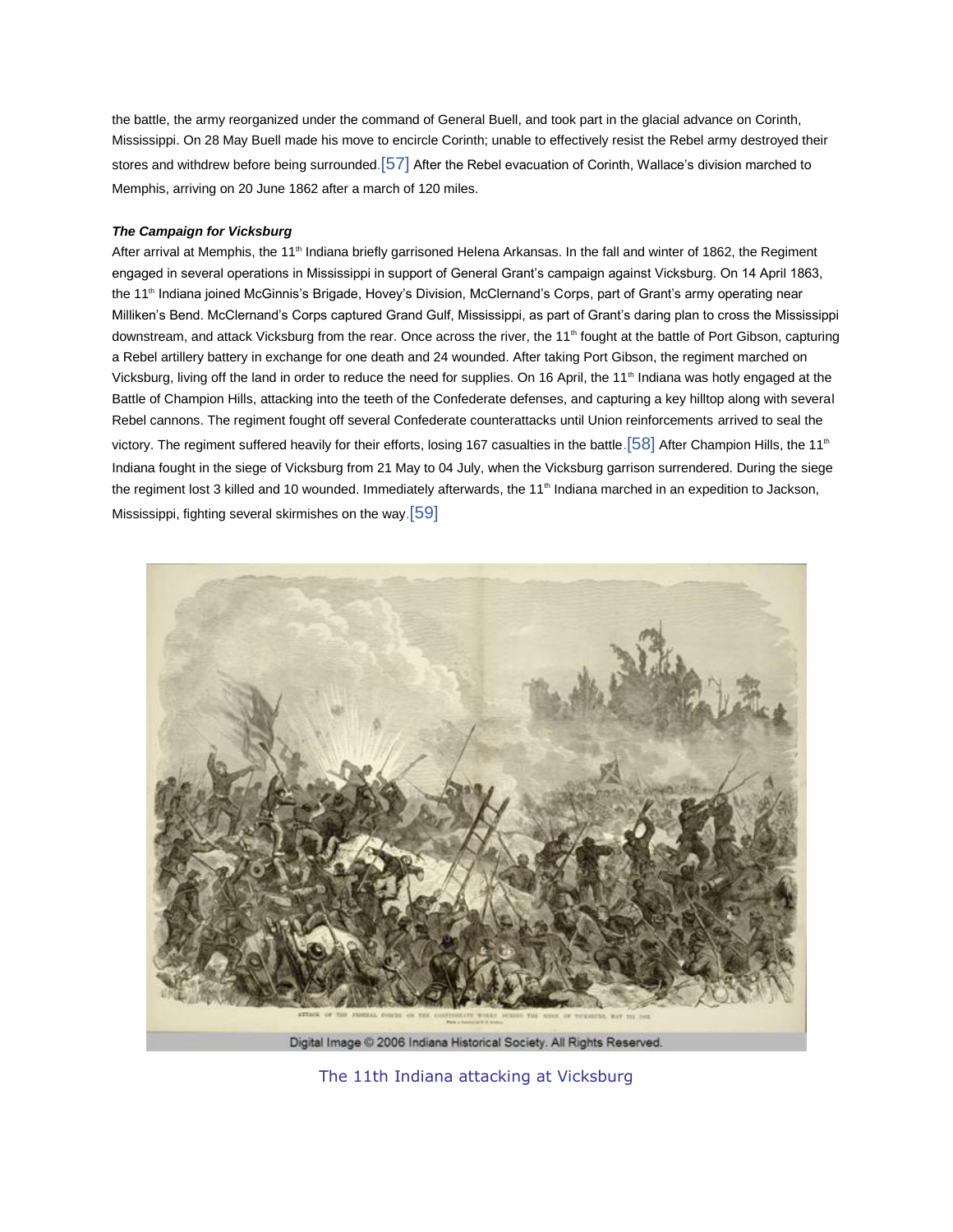## *The Shenandoah Valley*

In August 1863, the regiment sailed for New Orleans, where it spent the fall performing several expeditions into Rebel held Louisiana. On 1 February 1864, the regiment reenlisted for an additional three years, earning the status as Veterans along with a 30 day furlough. After furlough, the regiment returned to the war in May 1864, joining Sheridan's army operating in the Shenandoah Valley.\[\[60\]](#page-10-2) Starting in August 1864, the regiment fought several minor skirmishes, before fighting in the battle of Opequan (Third Battle of Winchester). As part of Sheridan's XIX Corps, the 11<sup>th</sup> Indiana attacked the Rebels early on 19 September 1864. At first the attack faltered due to constricted terrain and stout enemy resistance. The Federals took heavy casualties from enfilading cannon fire, and fell back to regroup. The Rebels counterattacked, and for a period of time the battle lines surged back and forth. Without orders, the 11<sup>th</sup> Indiana lunged forward in a successful counterattack, with the color sergeant Charles H. Seston in the front: "our line moved steadily forward, our color bearer, the gallant Seston, pressing steadily in advance of all, waving the dear old flag high in the air, regardless of the dangers surrounding him." For his actions in rallying the regiment to victory, Sergeant Seston, of New Albany, received the Medal of Honor.[\[61\]](#page-10-2) . Furthermore, both Private Peter J. Ryan, of Vigo County, and Private John T. Sterling, of Marion County, earned the Medal of Honor for their actions in single handedly capturing a platoon of enemy infantry during the severest part of the battle. For their part in defeating the Rebels, the 11<sup>th</sup> Indiana suffered 81 casualties.  $62$  After battling in several more skirmishes, the regiment fought in the battle of Cedar Creek, losing an additional 52 men. There the 11<sup>th</sup> Indiana took part in an attack on the main Rebel defenses atop Fisher's Hill, which drove back the enemy skirmish line and captured important high ground. While the XIX Corps kept the Rebels fixed in their defenses, Sheridan maneuvered the remainder of his army on the enemy flank, driving the enemy from Fisher's Hill in a complete rout. The Union victory cleared the enemy from much of the Shenandoah Valley, after which Sheridan's forces conducted a scorched earth campaign to deprive the Rebels of supplies for the coming winter.<sup>[\[63\]](#page-11-0)</sup>

Afterwards, the 11<sup>th</sup> Indiana marched to Baltimore, arriving in January 1865, to garrison the city until the end of the war. The regiment mustered out in July 1865 and returned home to Indianapolis to a reception by Governor Morton on 4 August 1865. During their three plus years of campaigning, the 11<sup>th</sup> Indiana marched over 9300 miles. [\[64\]](#page-11-0) In all the 11<sup>th</sup> Indiana suffered 115 combat deaths, losing an additional 288 to disease and accidents.[\[65\]](#page-11-0)

#### *Summary*

The Citizen-Soldiers of Indiana made a decisive contribution to the successful suppression of the rebellion and the preservation of the Union. By January 1863, Indiana, with a population of only 1.3 million, had sent over 110,000 armed and equipped volunteers into battle.[\[66\]](#page-11-0) By the end of the war, 208,367 Hoosiers served in uniform, with 24,416 dying in battle or from disease or accident – a 12% loss rate. [\[67\]](#page-11-0) The  $7<sup>th</sup>$ , 10<sup>th</sup> and 11<sup>th</sup> Indiana lost a total of 1105 men, roughly 5% of the total state loss in three regiments. The cold statistics only tell part of the story, since the three regiments amassed an impressive list of battlefield accomplishments, without which the course of the Civil War would likely have turned out in favor of the Confederacy. The accomplishments of each regiment were decisive to the conduct of several campaigns, shaped the successful outcome of the Civil War, and firmly established the reputation of Hoosiers as determined and reliable Citizen Soldiers. The reputation and accomplishments of the regiments in the Civil War was perpetuated by the units of the  $151<sup>*</sup>$  Infantry regiment, which served in World War II, Vietnam (Company D, 151<sup>st</sup> Infantry), Operation Iraqi Freedom and Operation Enduring Freedom.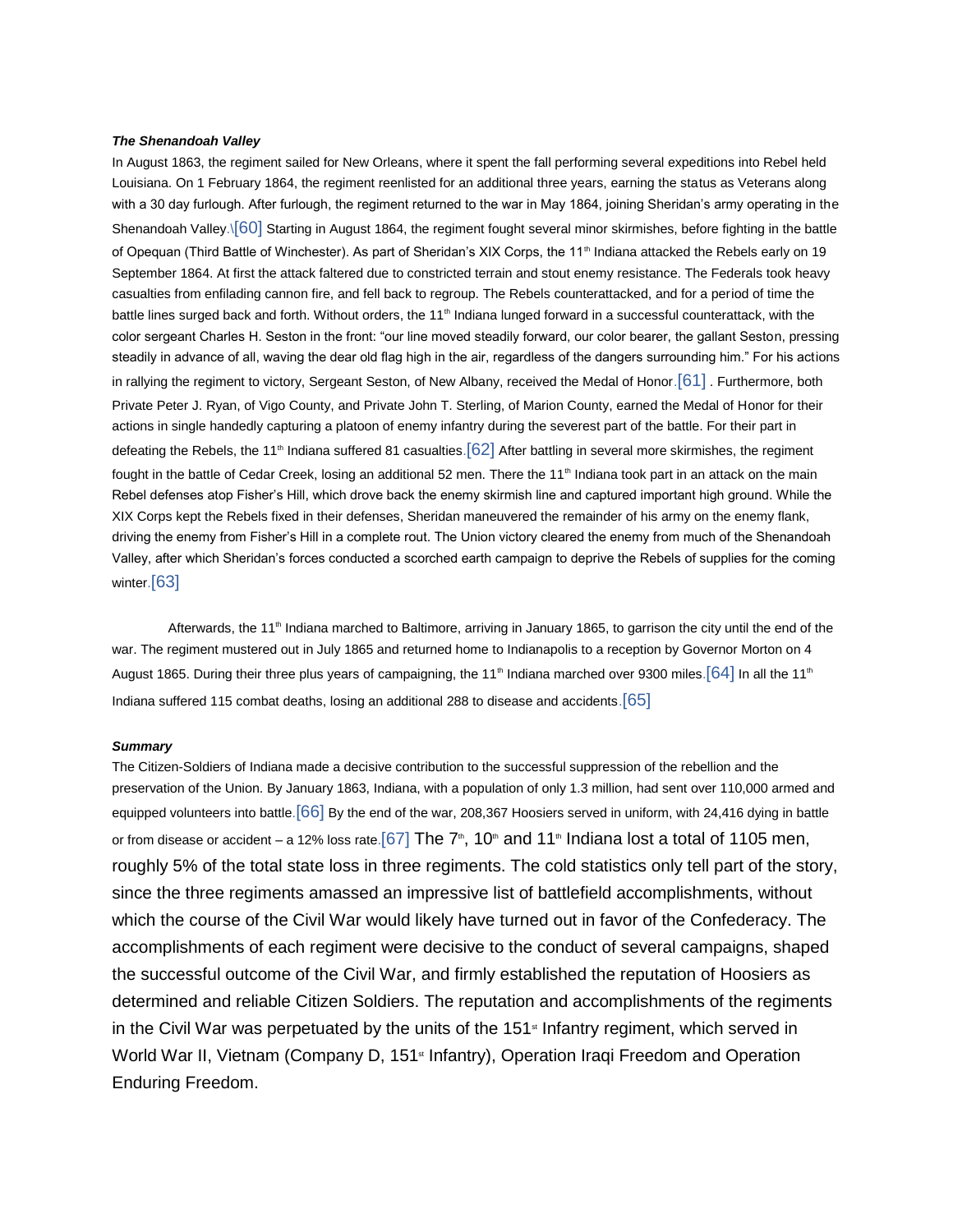[2]*ibid*, p. 3.

- [3] Spears, James R.H, *Hoosier Militiamen and the Civil War* in Watt, William J. and Spears; James R.H. *Indiana's Citizen*
- *Soldiers: The Militia and National Guard in Indiana History.* Indianapolis: Indiana State Armory Board, 1980, p*.* 51

[5] Thornbrough, Emma L. *Indiana in the Civil War Era, 1850-1880.* Indianapolis: Indiana Historical Bureau and Historical Society, 1965, p. 124.

[6] Spears, p. 53.

[7] Thornbrough, p. 125.

[8] Terrell, W.H.H. *The Report of the Adjutant General of the State of Indiana* (Hereafter abbreviated as *AG Report*)*.* Volume

IV – 1861-1865. Indianapolis: S.M. Douglass, 1866, p. 62 – 73. Out of nine rifle companies, five were from Marion county, two from Montgomery, and one each from Vigo and Tipton counties

[9] Spears, p. 54.

<span id="page-9-1"></span>[10] Stevenson, pp. 93-4.

[11] *Ibid,* p. 76.

[12] *Ibid,* p. 86.

[13] *Ibid,* p. 77.

[14] Western Virginia subsequently applied for statehood, and was admitted to the Union on 20 June 1863. The area remained under Union control for the remainder of the war.

<http://www.wvculture.org/history/statehood/statehood07.htm>. Downloaded on 15 June 2011.

[15] Stevenson, p. 88.

[16] <http://www.nps.gov/hps/abpp/battles/wv003.htm>. Downloaded on 15 June 2011.

[17] Thornbrough, p. 143.

[18] Spears, p. 55.

[19] Thornbrough,p. 145.

<span id="page-9-2"></span>[20] Skidmore, Richard S. (editor) *The Civil War Journal of Billy Davis.* Greencastle, IN: The Nugget Publishers, 1989, p. 119.

[21] *Ibid,* pp. 137-9.

[22] *Ibid,* p. 143.

[23] The War of the Rebellion: A Compilation of the Official Records of the Union and Confederate Armies. (Hereafter abbreviated as *O.R*). Series 1, Volume XII, part 2, p. 255.

[24] A*G Report.* Volume II – 1861-1865. Indianapolis: W.R. Holloway, 1865, p. 47.

[25] *O.R*. Series 1, Vol. XXI, part 1, p. 932; Merrill, Catherine. *The Soldier of Indiana in the War for the Union,* Indianapolis: Merrill and Company, 1869, p.61.

[26] Merrill, p. 93.

[27] Johnson, Robert U. and Buell, Clarence C. (editors), *Battles and Leaders of the Civil War* (hereafter abbreviated as *Battles and Leaders*)*,* Vol. III, New York: The Century Company, 1888, p. 273.

[28] *Ibid,* 284.

[29] *AG Report,* II, p. 47.

[30] [http://www.homeofheroes.com/moh/citations\\_1862\\_cwh/opel.htm](http://www.homeofheroes.com/moh/citations_1862_cwh/opel.htm); Arville, Frank. *Hoosiers in the Civil War.* 

<span id="page-9-0"></span><sup>[1]</sup> Department of the Army Lineage and Honors certificate of the 151<sup>st</sup> Infantry Regiment, p. 3.

<sup>[4]</sup> Stevenson, David. *Indiana's Roll of Honor, Volume I.* Indianapolis: H.H. Dodd, 1864, p. 21.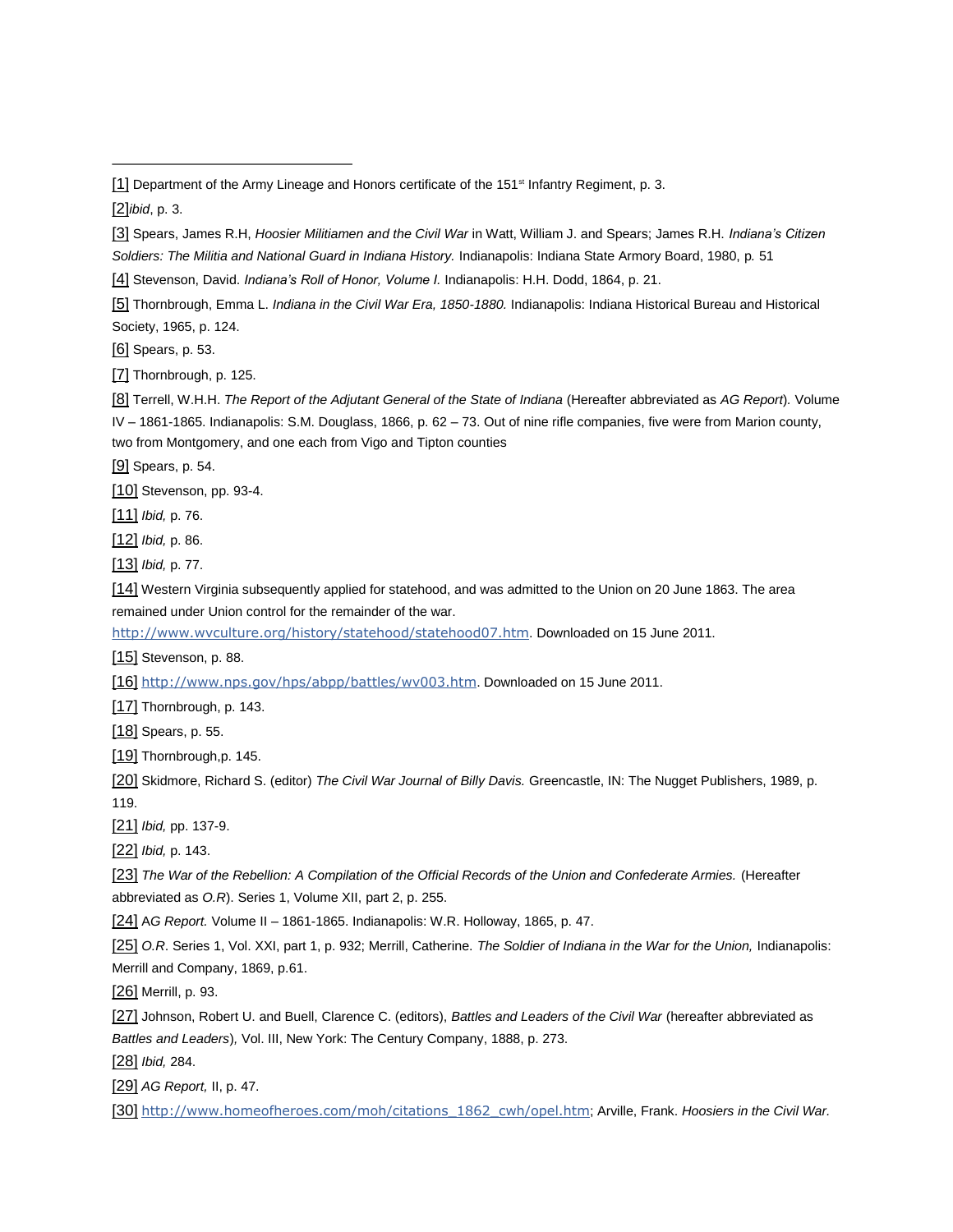(n.c.) Nugget Publishers, 1993, p. 111.

<span id="page-10-0"></span>[31] Fox, William F. *Regimental Losses in the American Civil War 1861-1865.* Albany N.Y. Albany Publishing Company, 1880, p. 448.

[32] Terrell, *AG Report,* II, p. 47.

[33] Thornbrough, 160. The hardest hit Indiana regiments suffered an average of 10-15% combat deaths.

[34] Fox, p. 464.

[35] Horne, Thomas. *The Life of Major General George H. Thomas.* New York: Charles Scribner and Sons, 1882, 54-5. Downloaded from <http://www.aotc.net/Life1.htm> on 08 July 2011.

[36] *AG Report,* II, p. 74.

[37] *Ibid,* p. *74.* <http://www.cr.nps.gov/hps/abpp/battles/tn003.htm>. Downloaded on 08 July 2011.

[38] *Battles and Leaders,* volume II, pp. 718-21.

[39] McDonough, James L. *War in Kentucky: From Shiloh to Perryville.* Knoxville: University of Tennessee Press, 1994, pp. 216-7.

<span id="page-10-1"></span>[40] *Ibid,* p. 280.

[41] Indiana at Chickamauga: Report of the Indiana Commissioners, Chickamauga National Military Park. Indianapolis: Sentinel Printing Co., 1900, p. 55.

[42] *Ibid,* p. 138.

[43] *Ibid,* pp. 139-40.

[44] Simon, John Y. editor. *The Papers of Ulysses S. Grant.* Volume 9, July 7<sup>th</sup> – December 31<sup>st</sup> 1863. Carbondale IL: Southern Illinois University Press, 1967. Accessed on 09 July 2011 from

[http://digital.library.msstate.edu/collections/document.php?CISOROOT=%2FUSG\\_volume&CISOPTR=3453&](http://digital.library.msstate.edu/collections/document.php?CISOROOT=%2FUSG_volume&CISOPTR=3453&REC=0&CISOBOX=Rosecrans) [REC=0&CISOBOX=Rosecrans](http://digital.library.msstate.edu/collections/document.php?CISOROOT=%2FUSG_volume&CISOPTR=3453&REC=0&CISOBOX=Rosecrans).

[45] Fullerton, Joseph S. *The Army of the Cumberland at Chattanooga.* Battles and Leaders of the Civil War, Volume III, pp. 725-6. Accessed on 08 July 2011 from <http://www.aotc.net/Chattanooga.htm#Fullerton>.

[46] Terrell, Vol II, p. 74.

[47] *Ibid*, p. 74.

[48] Department of the Army Lineage and Honors certificate of the 151<sup>st</sup> Infantry Regiment, p. 3.; Terrell, Vol I, Statistics and *Documents Appendix,* p. *38.* 

[49] Terrell, Vol I, *Statistics and Documents Appendix,* p. *8.* 

<span id="page-10-2"></span>[50] Fox, p. 464.

[51] Terrell, William H.H. *The Soldier of Indiana.* p. 272.

[52] *AG Report,* II, p. 84.

[53] Scribner, Theo T. *Indiana's Roll of Honor,* Vol. II, Indianapolis: A.D. Streight, 1866, p. 247.

[54] *Ibid,* pp. 248-9.

[55] Terrell, William H.H. *The Soldier of Indiana.* p. 371.

[56] *Ibid,* p. 377.

[57] *Battles and Leaders,* volume II, pp. 718-21.

[58] *Ibid*, pp. 271-3.

[59] *AG Report,* II, p. 47.

[60] *Ibid,* p. 47.

[61] [http://www.homeofheroes.com/moh/citations\\_1862\\_cwq/seston.html](http://www.homeofheroes.com/moh/citations_1862_cwq/seston.html).; Funk, Arville, *Hoosiers in the Civil War.* Indiana: Nugget Publishers, 1993, p. 111.